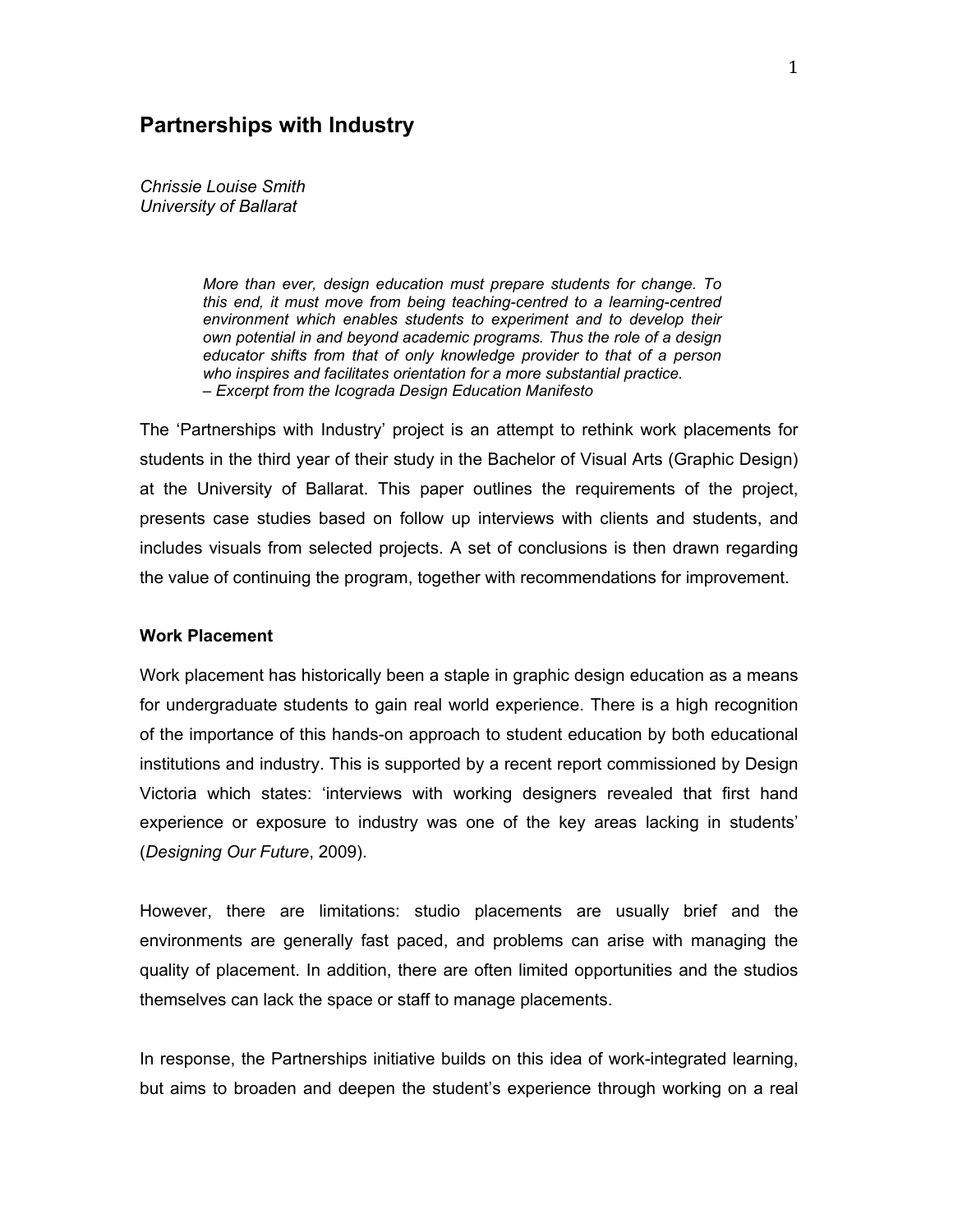project with a client. It is not designed to replace the student's involvement in work experience in a graphic design studio, but serves to broaden the student's perspective of the design industry.

The general response from students is that both direct client contact and work placement are important aspects of their education. 'It's interesting how you get two different experiences out of it. I think they are both valuable and it is important to have a mix of the two' (Student, University of Ballarat).

### **Partnerships**

Getting the project off the ground required approaching organisations directly. Firstly a letter of introduction was sent to prospective industry and community partners, followed by face-to-face meetings to discuss potential projects in more depth. The response from the community was positive and produced enough projects to run the program.

The teaching staff developed a list of specific requirements which act to underpin the projects these include that:

- projects have a significant research component
- projects can be, and are, clearly defined
- projects are comprehensive enough to require work by the students for approximately one day a week for an overall period of 24 weeks
- clients will be available to students for meetings and feedback
- clients will be willing to participate in formal written feedback on the students
- lecturers would be available to meet once a week with the students
- students will initiate contact with clients and lecturers
- projects constitute a third of the major course within the student's final year of study

Another key aspect of the Partnerships initiative that staff are keen to prioritise wherever possible is to arrange for our students to work with 'Not for Profit' organisations. These organisations provide the scope that we were looking for and have the added benefit of engaging and building relationships with different sectors of the community.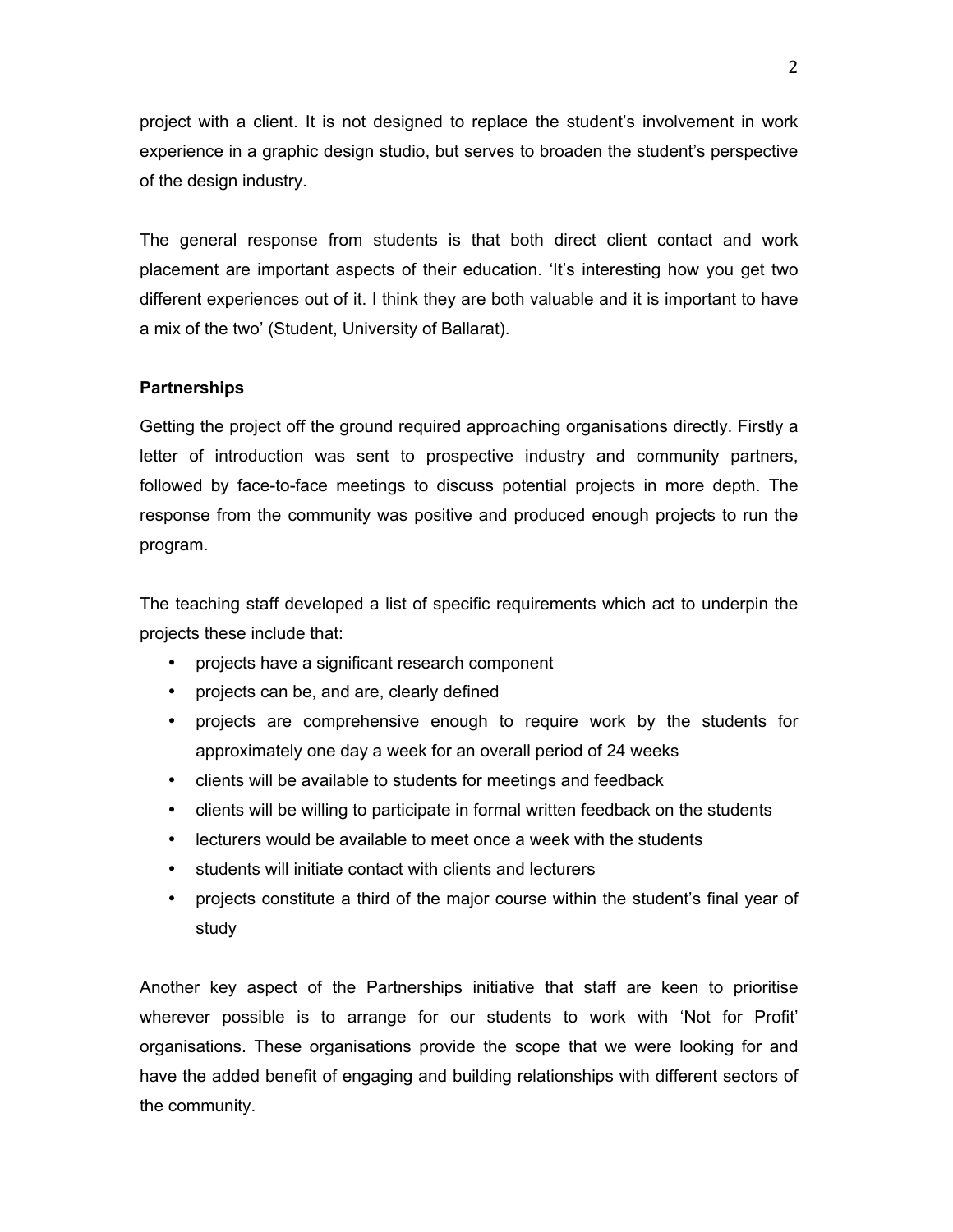Following are case studies of a selection of projects students were involved in. Projects have been selected to reflect a range of student experiences.

## **CASE STUDY #1**

**Client PINARC** Speakers Bureau **– Not for Profit** – a provider of services to people with a disability, their parents and carers. Student team of two.

**Project Outline –** a web-based communication representing six of their members with six individual stories. These individuals are part of the PINARC Speakers Bureau, they present to organisations about their experiences of living in our society with a disability.

### **Target Group**

Potential employees, other services providers, families looking for a service provider, general public of all age groups.

When referring to the PINARC members with disabilities, the term 'individuals' will be used.

The PINARC employee facilitating the project will be referred to as 'Annette'.

### **A Collaborative Process**

This was Annette's first experience of working with design students. At the beginning Annette was unclear about the objectives of the project. She knew they wanted some form of story telling but were uncertain about the process. It helped tremendously that the students were very clear and had questions mapped out for her in their first meeting.

In turn, individuals from PINARC visiting the studio and presenting their stories to the students assisted the students' understanding. As one of the students explains 'it helped us understand who they are, they are just like us but with tremendous physical and mental difficulties, it was a very heart-felt experience' (Student, University of Ballarat). When students met with the individuals, Annette was impressed with the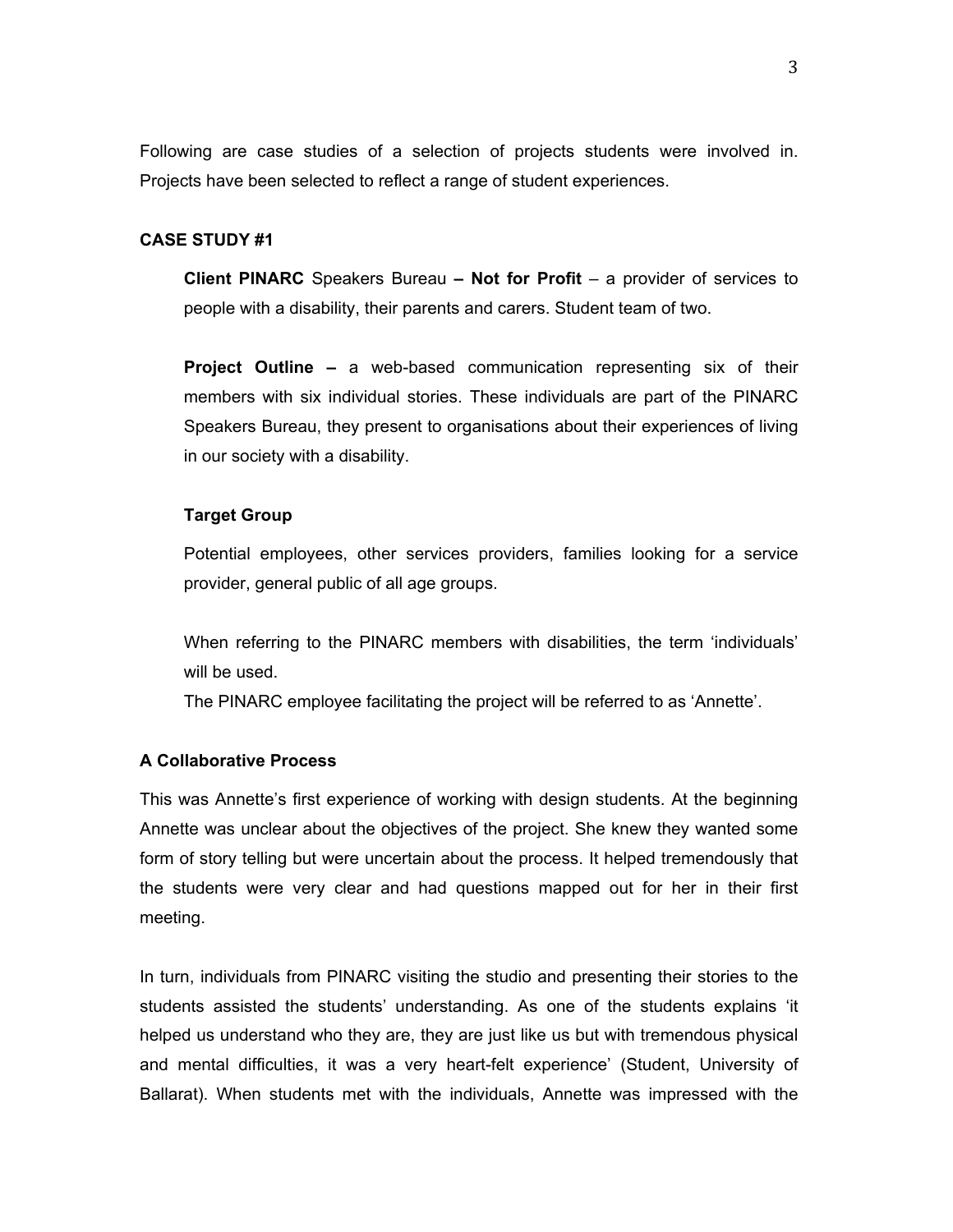interactions. She had thought that there may have been barriers, but the students seemed fairly comfortable with the process.

These successful early experiences made way for an enthusiastic engagement with the project on both sides. As has been argued elsewhere, the real benefit of projects that take students outside the norm is the increased awareness of what design can contribute: Ball's study (cited in Corazzo, 2009) emphasises that 'Collaborative culture fosters the continuing professional development of students, academic staff, graduates, employees and employers in creative enterprises'.

This collaboration has also challenged the student's perspective about the scope of graphic design, previously the student thought that graphic designers primarily work for magazines and studios, rather than go out and work with organisations in the community. Annette also had her assumptions about graphic design being synonymous with commercialism challenged by this project. After meeting and working with the students on this project, she felt her perception had broadened. Annette stated in an interview that took place on 25 June 2010:

I am amazed with these third year students and their capacity to take on our concept of working in the field of someone's disability, the essence of the things that must be captured and done in such a particular way, it's big and to this point they have done really well.



Figure 1: Design of home page, hot spots take users to parts of the house and garden where they meet individuals of the Speakers Bureau.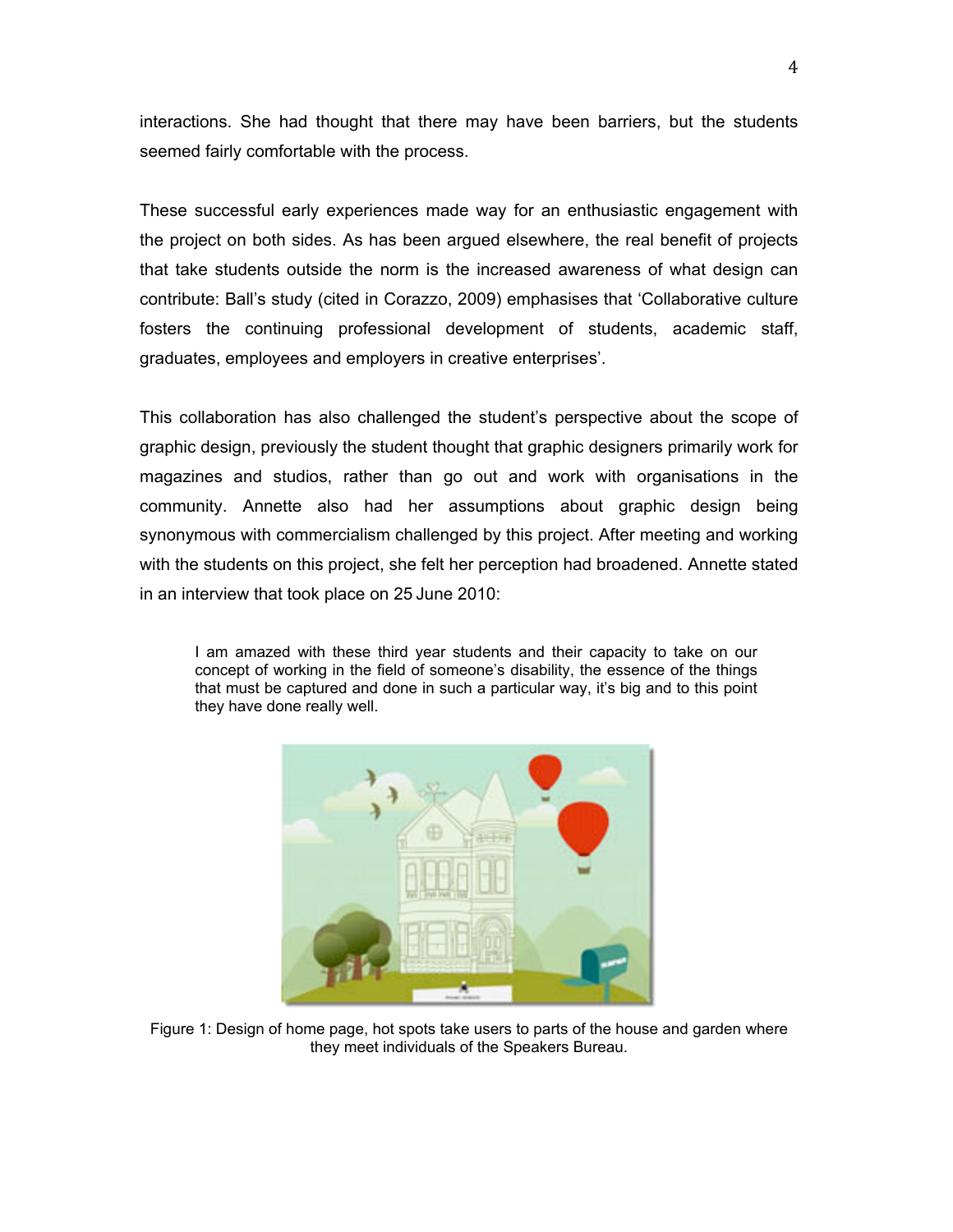### **CASE STUDY #2**

#### **Grampians Team Department of Planning and Community Development.**

Student team of seven plus industry specialist, payment attached to project.

**Project Outline:** Young Farmers for the Wimmera Documentary Project – The broad purpose of the documentary is to promote, in a positive manner, agriculture as a career option and rural life more generally. The aim is to portray the lives of farmers holistically. Some of the issues to be explored include: leadership, participation on boards and committees, the impact of a changing climate on agriculture, keeping communities resilient in the face of drought/climate change, the importance of networking with other young farmers and strengthening productivity.

**Documentary Duration**: 10min

**Target Group:** those aged between 18 and 30

### **Building Confidence**

This project was selected as a case study because the research component was significant, because of the self-confidence the students gained, and the standard of work they produced by going through this process. David Brown states from an interview conducted on the 18 of June 2010: 'It comes down to the confidence that you gain by going though that process and doing the research, [the students] become more confident to be themselves in that situation and by being themselves that's where they will be the most successful'.

As Michael Eraut has demonstrated, the key for successful workplace learning is to proactively seeking out opportunities to learn, but this requires confidence. Confidence emerges as an important factor in workplace learning. This confidence comes from meeting appropriate challenges successfully. Eraut's study (cited in Corazzo, 2009) The students, after a slow start to the project, found the tuning point for them was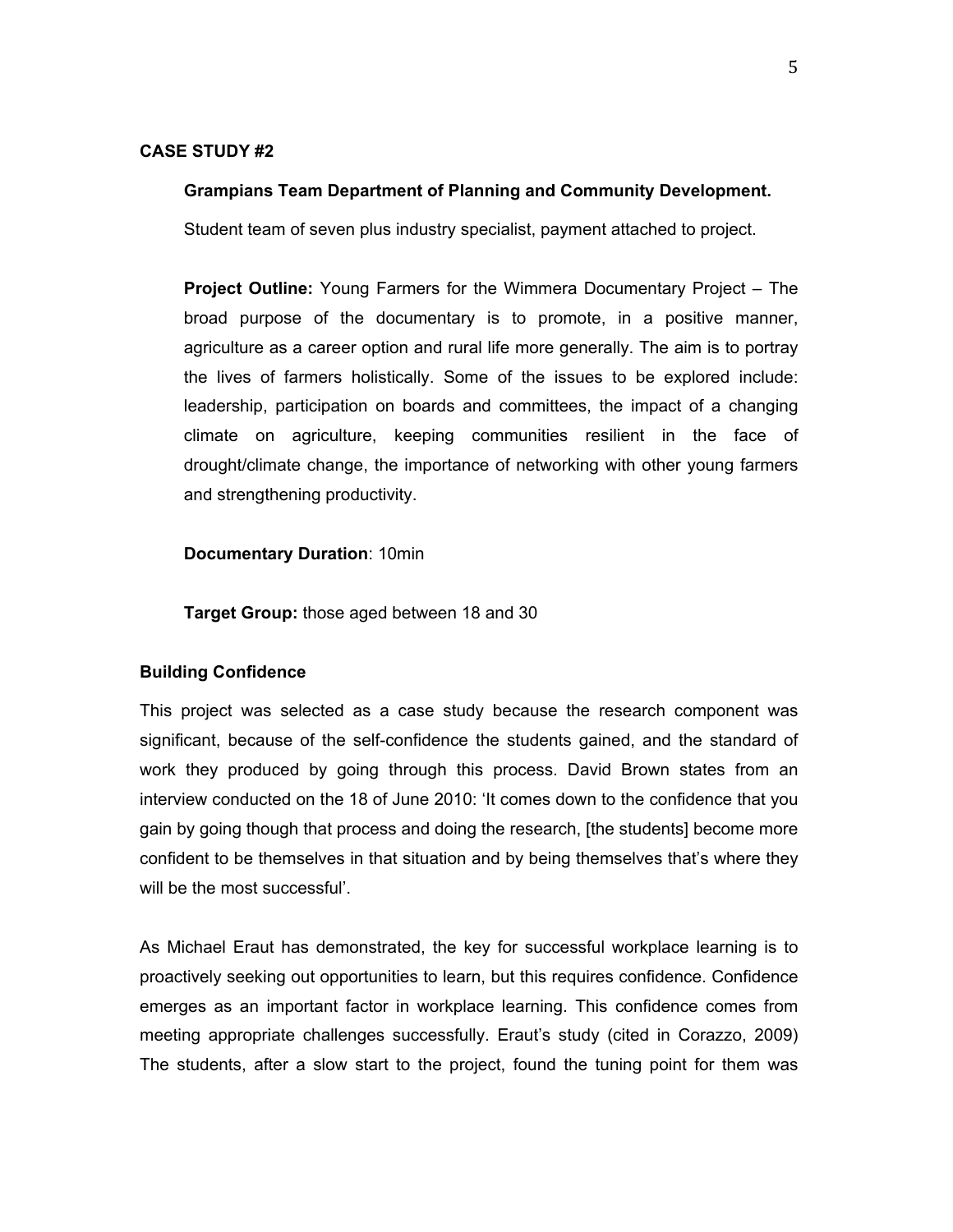when one student took on a leadership role and helped the team to delegate responsibilities. One of the students stated:

We might have needed to go away and be in disarray to see the importance of delegating roles and establishing a clear direction, however if we did it over again we would establish roles more quickly but that's only because we have been through the process once (Student, University of Ballarat).

Because of the funding attached to this project, a local documentary filmmaker David Brown was employed to guide the students through the process of filmmaking. Additionally he was responsible for all camera and audio work. The student's responsibilities were research, producing, storyboarding, editing, designing various promotional materials and assisting on the production team. Although film-making is essentially a discipline in its own right, this integration of processes allowed the student to learn a lot about how graphic design relates and contributes to other industries.

David Brown offered his opinion on how design students could benefit from of the practice of documentary filmmaking (interview with David Brown 18 June 2010). He felt that it teaches students to really listen to people, to not push their ideas too much, or to over-produce. Students need to gain a clear understanding of what the client requires, but not let them override the experience – to listen to what is going on and work from that basis. A student indicates the benefit of this perspective:

It really informs your research process, it is unusual to work on such a big projects, it was good to learn to forget everything and research from start to finish. I also applied it to some of my uni work and researched more thoroughly that perhaps I would have done previously, this gave me new ideas and I went into my project with a much more open mind (Student, University of Ballarat).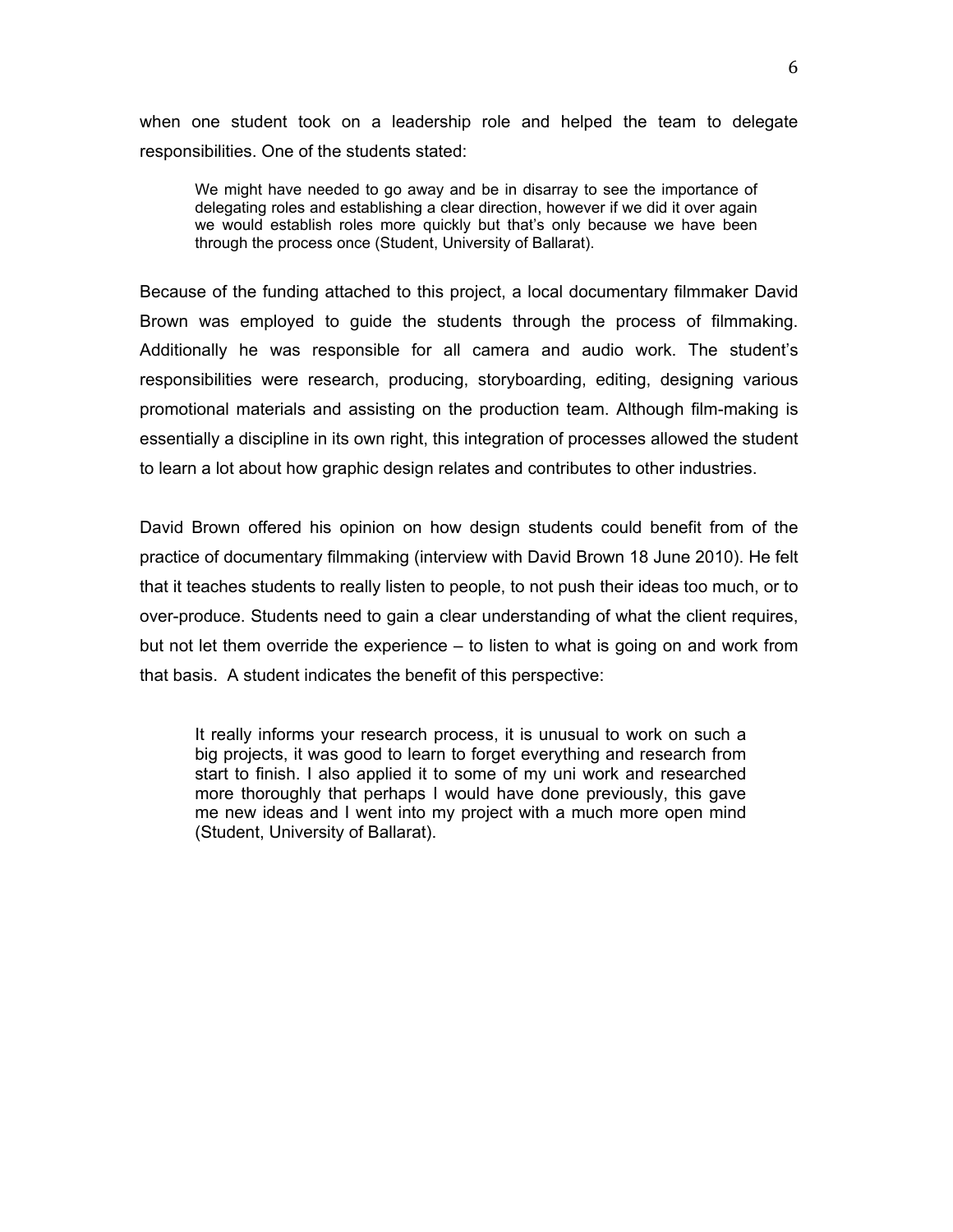

Figure 2: On location in the Wimmera David Brown and the students set up a shot



Figure 3: On location in the Wimmera David Brown and the students set up a shot



Figure 4: Wimmera landscape - ranges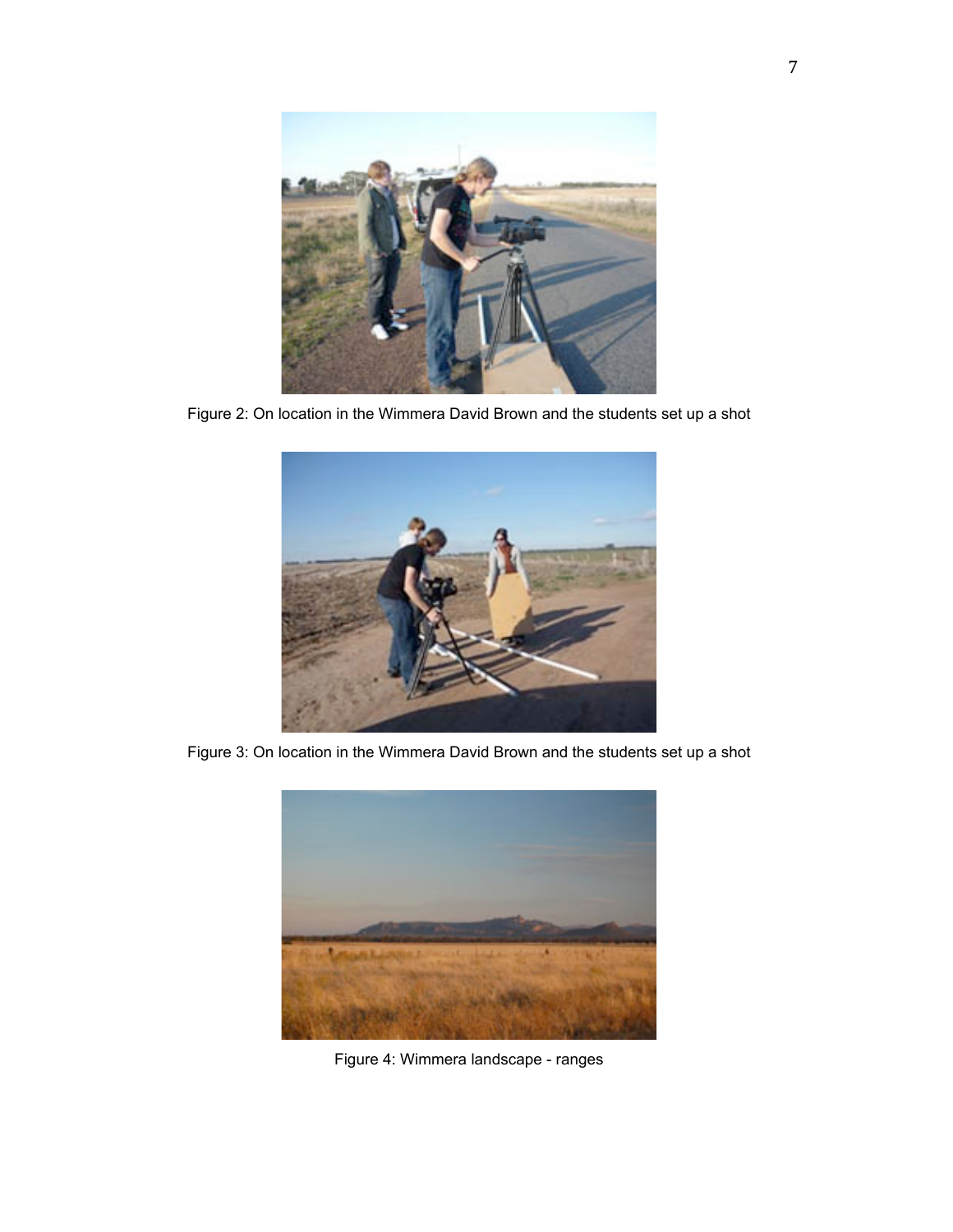

Figure 5: Wimmera landscape – grain silos

# **CASE STUDY #3**

**PINARC – Not for Profit** – a provider of services to people with disability. Student team of two.

**Project Outline** – Poster Campaign to raise awareness about the range of people who utilize the services of PINARC.

**Target Group** – General public

# **Learning From Mistakes**

These students also worked with PINARC but with a different point of contact and on a different project. This project was chosen as it provided an object lesson in what can go wrong. This problem was brought to the attention of lecturers during the students project presentations. The standard of work that these students presented was well below the standard required at a third year level. The students' response, when asked to reflect on their presentation, justified their design work by claiming that it was 'what the client wanted'. The client, on the other hand, often felt let down both by the students' seeming lack of commitment to the project and the standard of the work they had produced so far. One of the other partnership projects faced a similar situation; they had initial difficulties engaging with the client and the project but were able to win back the confidence of their client by taking some responsibility for the break down in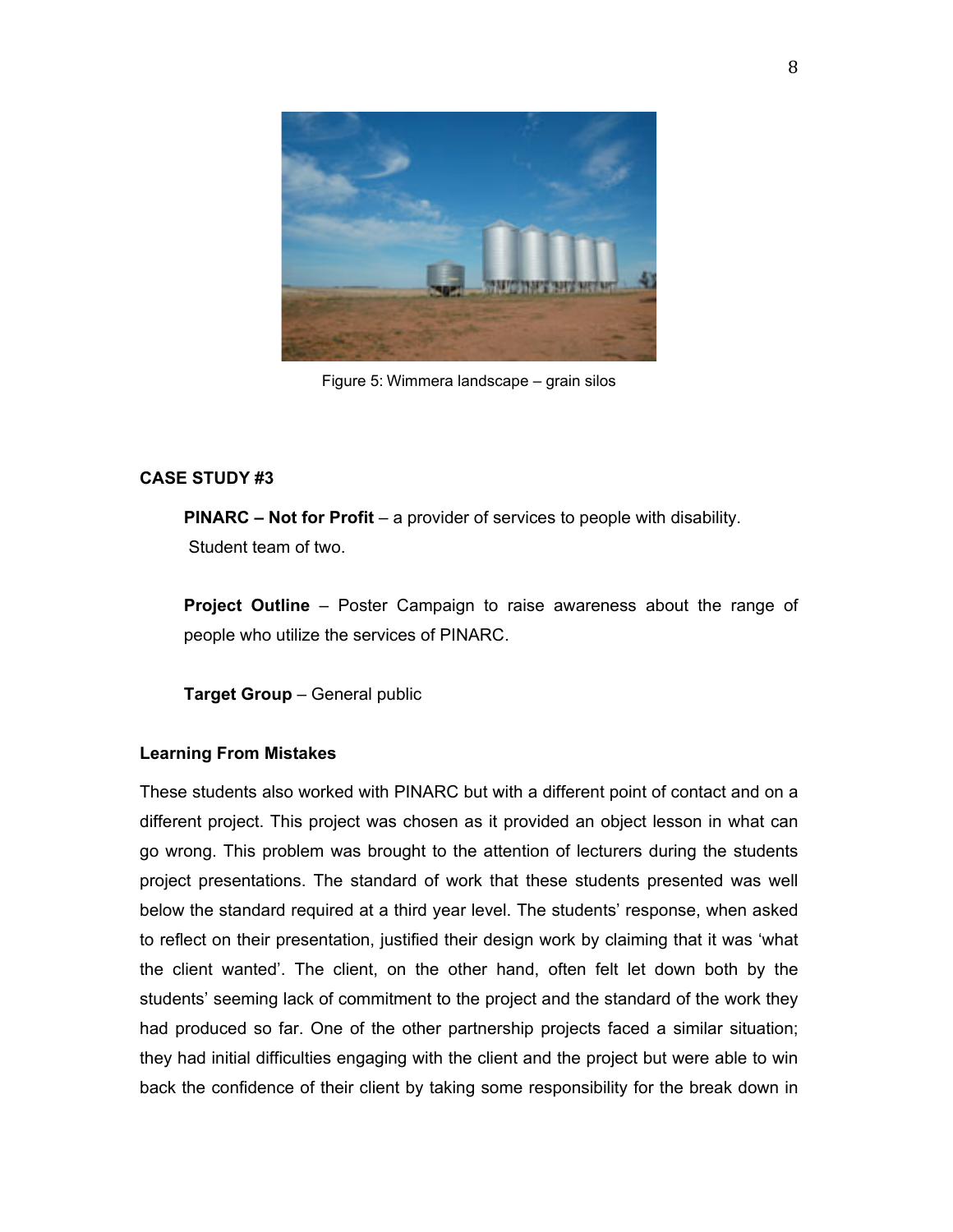communication and produced some excellent design solutions. As indicated by a student: 'You need to prove to client that you are worth sticking with so if you have trouble you really have to put in the extra work to get their confidence back in you and I feel that we really managed that well as a team' (Student, University of Ballarat).

## **Conclusion**

The projects to date are still in progress, but our findings so far indicate a positive response from students and clients. Students reported that the experience of working in collaboration with a client, getting deeply involved in the project and, in some cases, making a significant personal contribution to the community was very worthwhile. Even the parts of projects that fell into disarray and required redirection were considered of value because of the meaningful learning that resulted.

The project has demonstrated a workable method of knowledge exchange, flowing from community institutions and businesses to students. It has also demonstrated that student involvement can enrich and expand the institutional and business communities' understanding and appreciation of the role of design and visual communications.

Throughout the project, students were introduced to the idea of design/visual communication being a strategic business tool, more than just an expression of aesthetics and style. This aspect ties in with recent initiatives of Design Victoria to encourage companies and institutions to integrate design into their business activities.

The project has shown that interaction between students and the working community can serve to broaden both students' and the community's view of the outcomes that graphic design can deliver. In doing so, the programme can help move our institutions to a more contemporary view of what visual communication represents.

### **Recommendations for Improvement:**

• On the whole, in developing this project further a key recommendation is to introduce more opportunities for reflective practice, especially with input from clients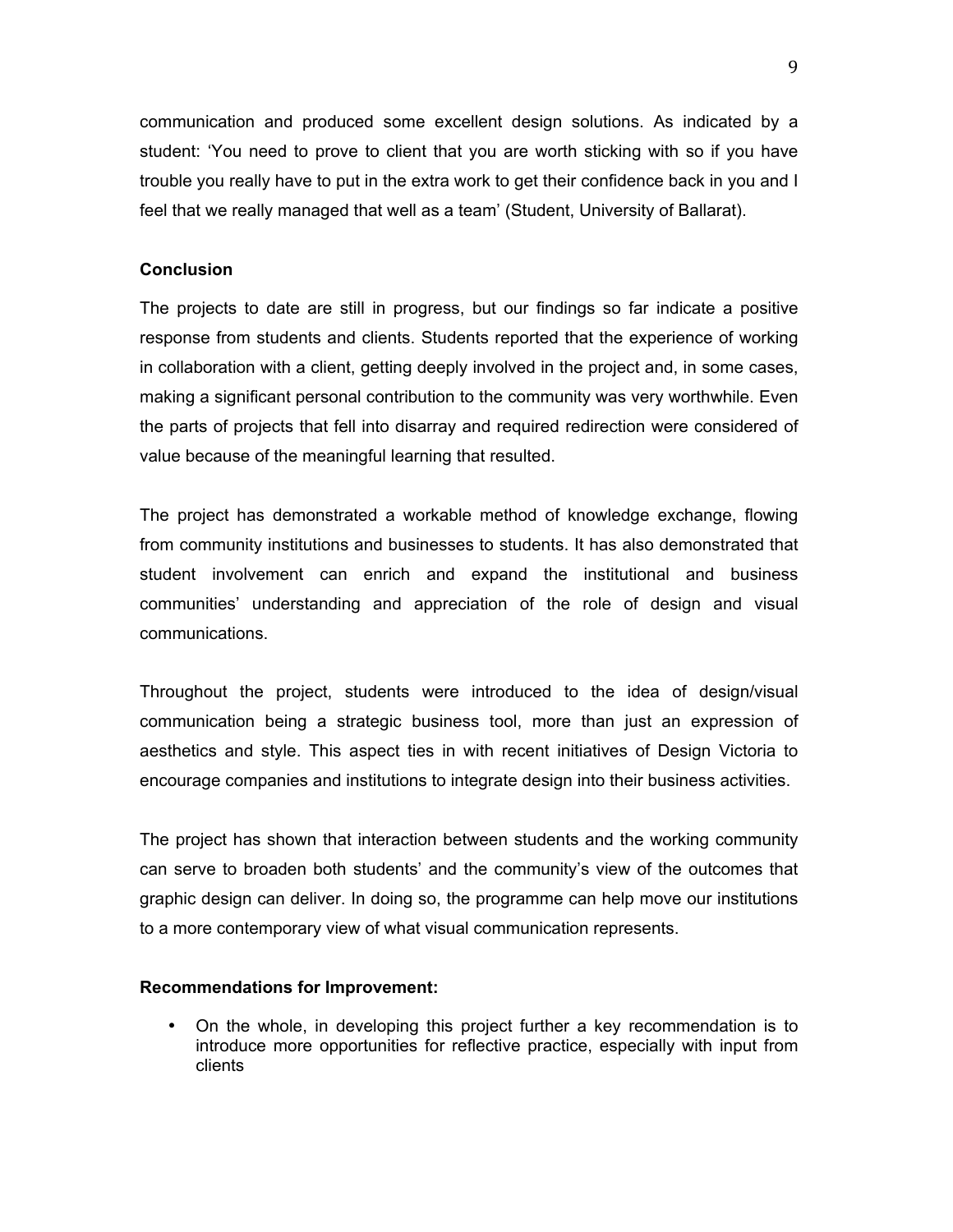- Explore in more depth the methods students employ to problem solve difficulties with clients and the group work
- Provide clients and students more formal guidelines regarding their roles in working with each other
- Set a recommended optimum size of 2 to 3 students per group, at the most 4 on a large project
- Introduce more structured time for students to seek on-going guidance from lecturers